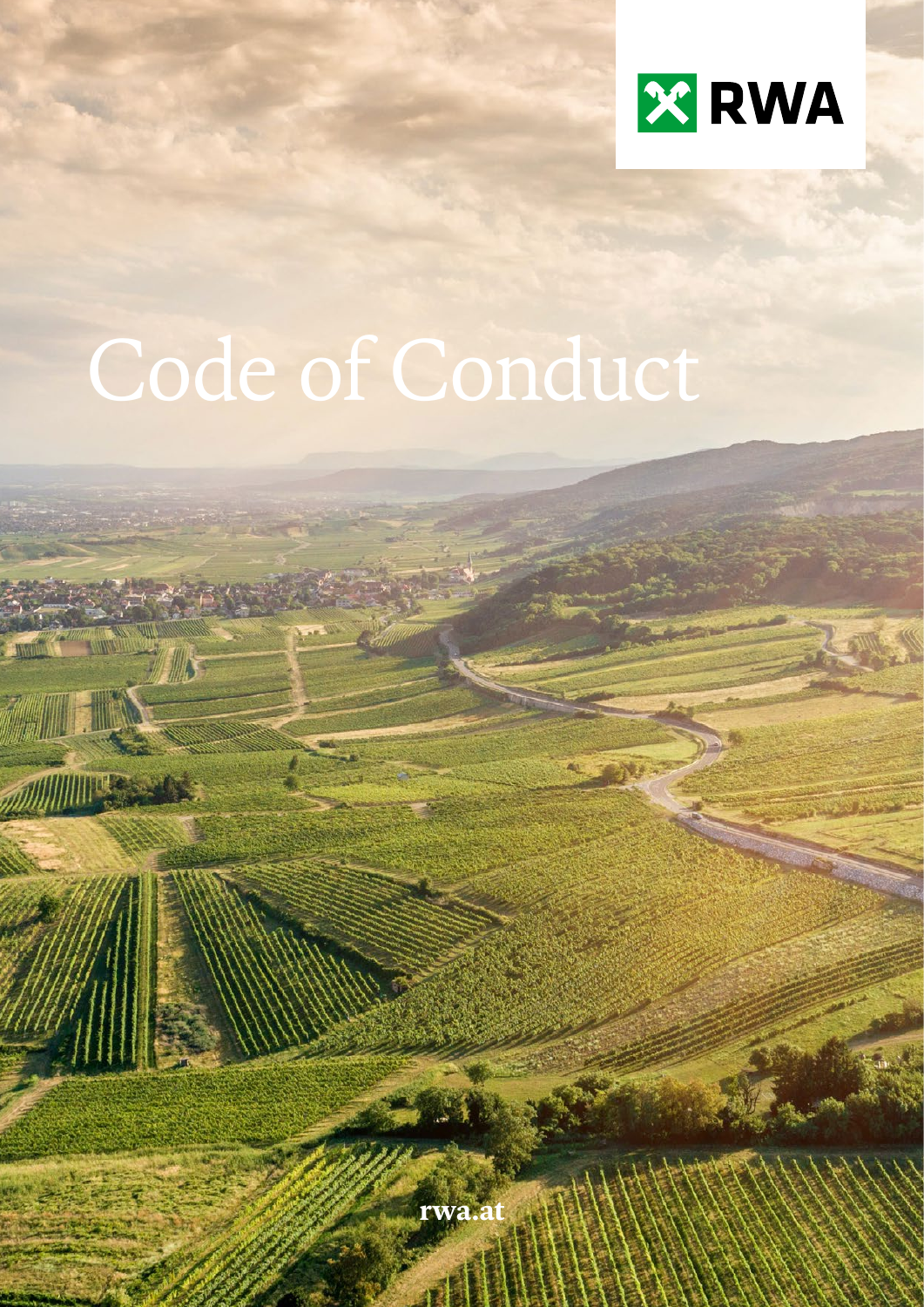## **"Rootedness", "Diversity", "Future strength" and "Solidarity"**

 $\frac{1}{2}$ 

are the core values of our corporate culture. Our actions are characterized by an approach to people and our environment that is always fair, respectful and sustainable. For this reason, "compliance" defined as conduct in line with these values and in strict accordance with the law represents an important basis for our daily work. In the Code of Conduct we have set out all the important points on the subject of compliance to provide our employees with a clear framework for orientation.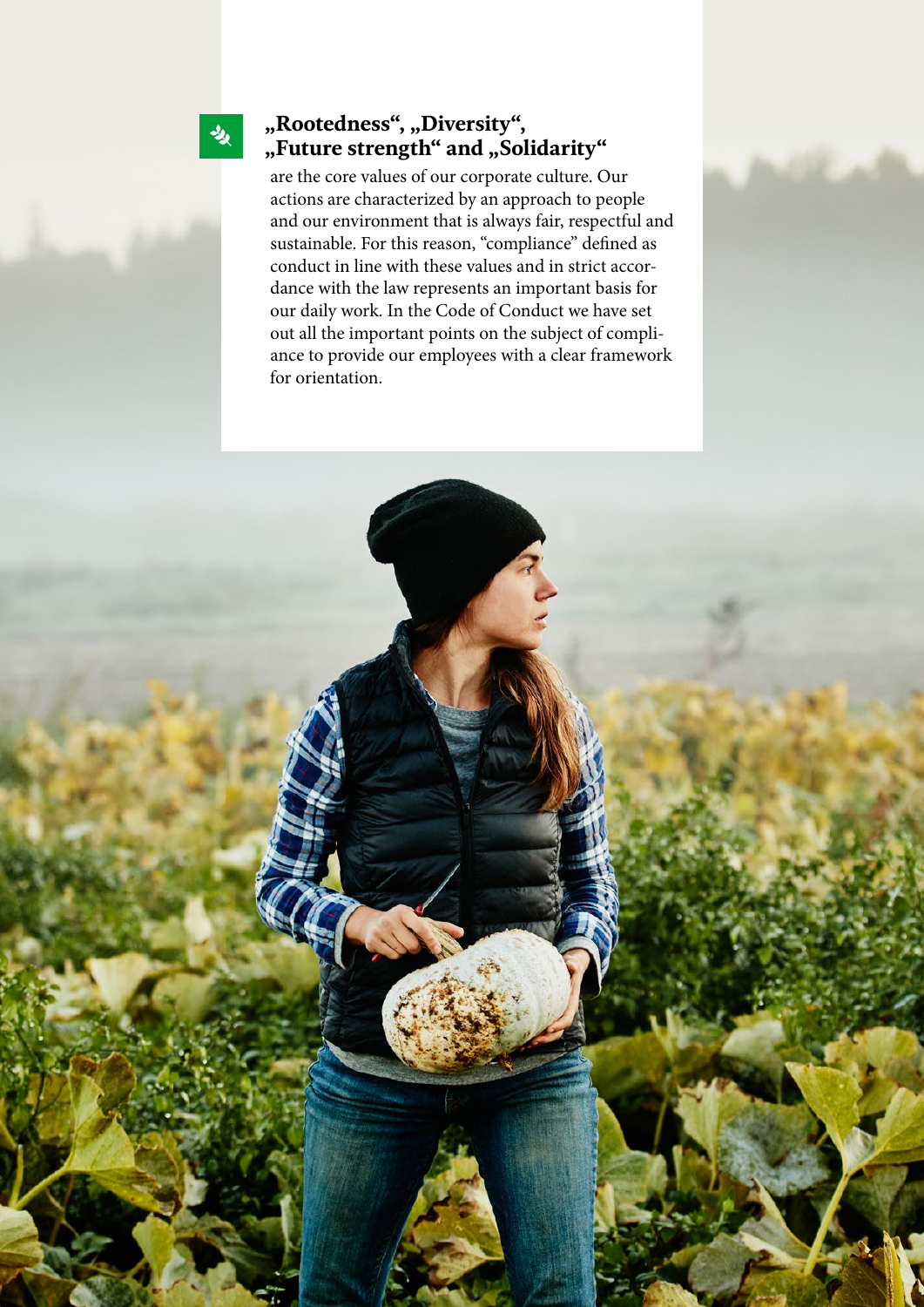## **Preface**

In its mission statement, RWA Raiffeisen Ware Austria is committed to the core values of rootedness, diversity, future strength and solidarity. These are in the tradition of F. W. Raiffeisen, constitute an essential part of our corporate culture and apply without restriction to all Group companies – in Austria and in the CEE region.

The term "compliance" stands for the legally compliant, ethical behaviour of all employees in line with our values. It thus forms the basis of our daily work. This Code of Conduct sets out all the important points on the subject of compliance.





clear framework for orientation. Compliance with these values protects the reputation of our company and thus also of all our employees.

In an internationally operating company with agricultural roots, our employees are used to adopting an open, tolerant and appreciative manner towards each other and to ensuring a sustainable approach to our environment. We trust them that in their day-to-day work they autonomously take informed and balanced decisions.

Each and every person is personally responsible for his or her own actions and the consequences resulting for the RWA Group. After all, no code can claim to prescribe the right and appropriate conduct for every situation.

However, it summarizes practical guidelines for concrete situations that frequently occur in practice.

Often it will suffice to ask simple questions which will lead to the right decisions in case of doubt:

- Is my action permitted by law?
- Does it comply with our values, the principles contained in the Code of Conduct, and our internal guidelines and behavioral instructions?
- Do I myself feel that my decision is the right one?
- Could I justify my behavior within the RWA Group or before authorities?
- Should I not immediately seek advice for sentences such as "Everyone does it this way" – "It's just this once" – "No one will ever know"?

Your respective superior, the Head of Legal Affairs/Executive Board Office as Chief Compliance Officer, and the members of the Works Council or comparable bodies within the framework of co-determination at the company are available at all times to answer questions and provide information.

The Executive Board fully supports this Code of Conduct. It has the same effect for us as it does for every employee in the RWA Group. The values on which it is based unite us all and create trust.

DI Reinhard Wolf CEO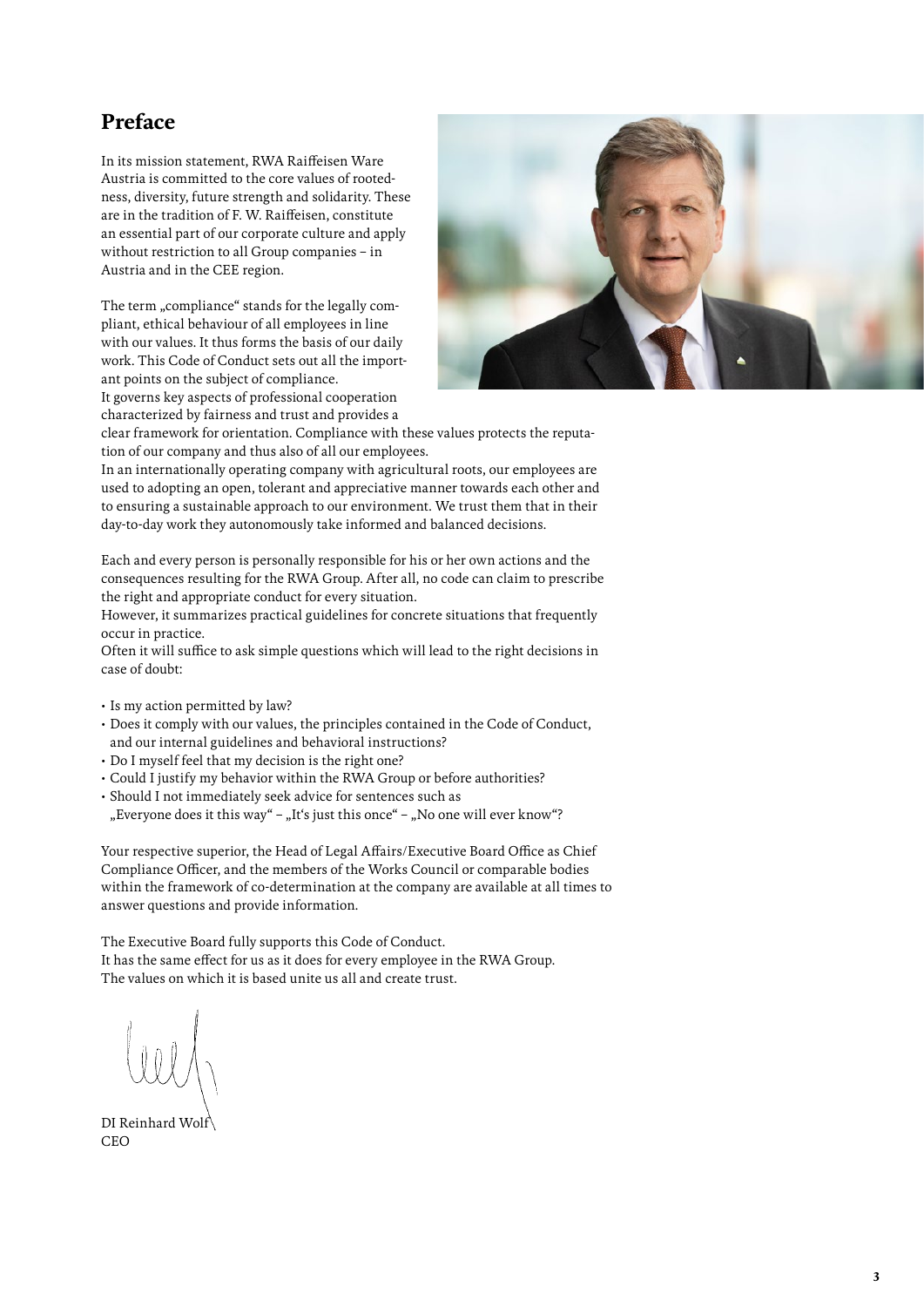## **1. Fundamentals**

#### Target group

The provisions of the Code of Conduct apply to all employees of the RWA Group worldwide and must be observed by them. The Code of Conduct is a binding set of rules in everyday business. The Group includes all companies in which RWA AG directly or indirectly holds an interest of more than 50 % or over which it exercises sole control in any other way. All other companies in which RWA AG directly or indirectly holds an interest of at least 25 % are informed of the Code of Conduct with the recommendation to also apply it through autonomous recognition within the framework of their corporate decision-making structures.

#### Compliance

We respect the laws and regulations of the countries in which we operate. We strive to maintain the highest possible standard in conducting our business operations. In the event of differences between local law and the Code of Conduct, the stricter and more extensive regulation will apply. The pursuit of profit does not justify violations of the law or the Code of Conduct. We refrain from doing business that can only come about through such practices. Nor is the use of any such practices by competitors or other market participants considered a justification.

#### Competence

The ultimate competence for the uniform introduction and application of the Code of Conduct throughout the Group lies with the Management Board of RWA AG. Operational competence for the complete introduction and control of the application in all Group companies in accordance with the above group of addressees lies with the Chief Compliance Officer. The managers in the RWA Group are responsible for the application of the Code of Conduct in their area of competence. Each employee shall reasonably acquire the necessary knowledge in the respective operational area.

#### Whistleblower system / notifications

If we become aware of a serious violation of laws or the serious ongoing disregard of the RWA Group's internal rules of conduct, we inform our superiors or the Chief Compliance Officer. In addition, our employees and business partners can use our whistleblowing system - including anonymously - to report violations of our Code of Conduct, any other corporate or legal regulations, or statutory regulations. Misuse of the system is prohibited.

All reports are treated with strict confidence. Company sanctions are excluded. Anyone knowingly spreading false reports about others is guilty of misconduct.

#### Consequences of violations

Serious or ongoing non-compliance with the principles contained in the Code of Conduct can damage the reputation and competitiveness of the RWA Group and will therefore always have the necessary consequences under labour law.

## **2. Fundamental behaviour**



Mutual respect, honesty and integrity We respect the personal dignity, privacy and personal rights of every person. We ensure equal opportunities and avoid unequal treatment, especially on the basis of ethical origin, skin colour, gender, sexual orientation, disability, ideology, religion, nationality, social origin and political orientation.

#### We are neutral towards political groups.

In our day-to-day business, we stand by our responsibilities and are reliable and honest partners. We only use freedom of action to the extent that and as long as this is compatible with the legal systems and our values.

#### Personal responsibility of managers and employees

The reputation of the RWA Group is significantly shaped by the actions of its employees. We therefore act responsibly. Managers should act as role models through their actions. Fulfilment of this responsibility serves to protect and ensure the safety of the RWA Group, its employees, customers and business partners.

#### Conflicts of interest

Our actions are aimed at avoiding any kind of conflict of interest that could have a negative impact on the RWA Group. We avoid situations in which personal or economic interests conflict or may conflict with the interests of RWA. This applies in particular to contracts and negotiations from which we ourselves or related parties may derive advantages.

The acceptance of secondary employment, consulting assignments, functions in legal entities or political offices, as well as shareholdings in other legal entities may also lead to conflicts of interest under certain circumstances. We disclose any potential conflict of interest to our supervisor in full and without being asked to do so.

#### Company equipment and company assets

The property of the respective Group company is only used by us for operational purposes. We protect the property of the respective Group company against misuse, loss or theft. The property of the respective Group company includes not only tangible assets such as operating equipment, but also intangible assets such as intellectual property, e.g. brands. We observe the internal regulations for the use of resources of the respective Group company (e.g. telephone, computer, internet and other information technologies).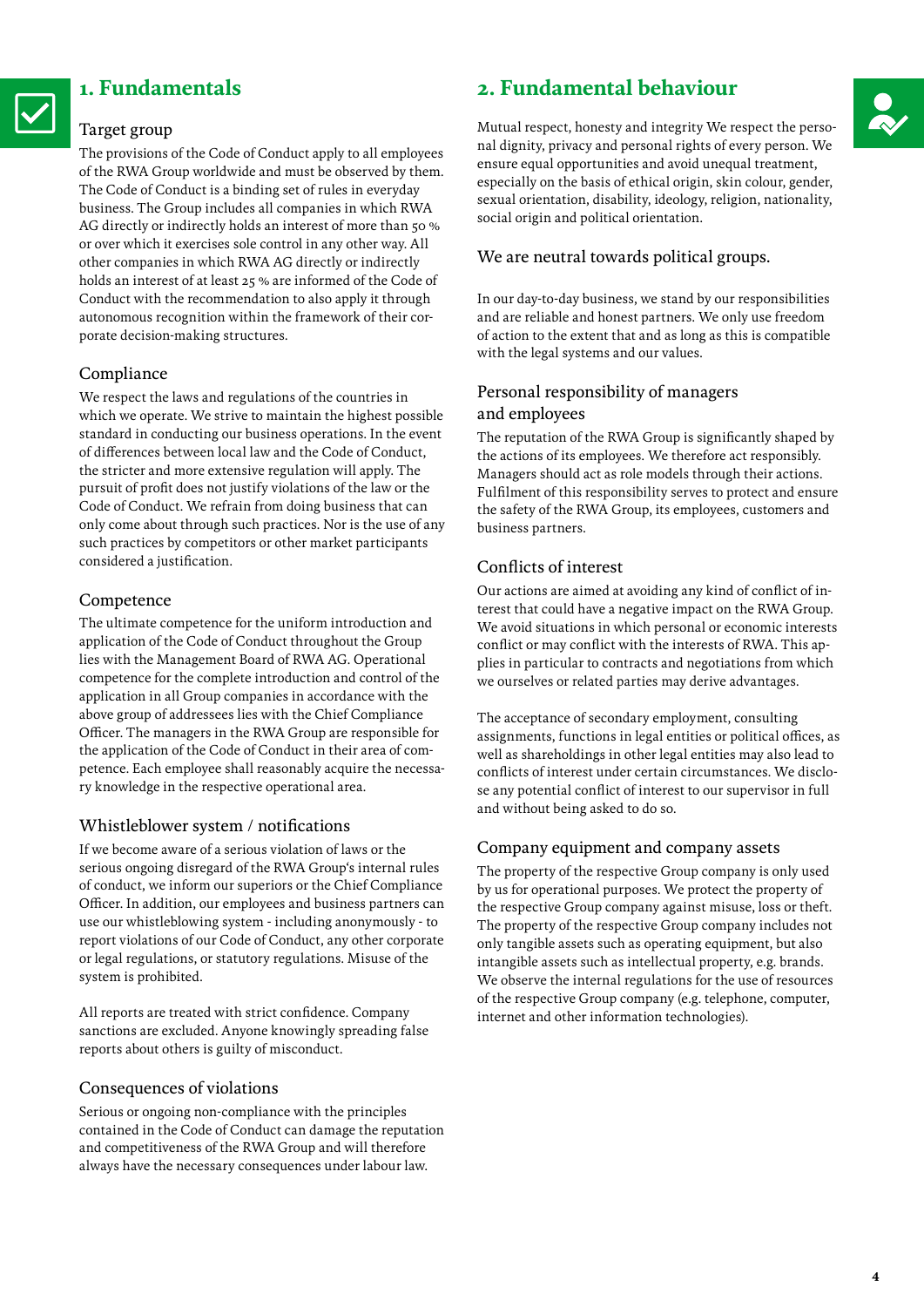## **3. Corruption**

#### Corruption

Corruption is the misuse of authority granted and includes, in particular, demanding, offering or accepting an undue advantage (usually called a bribe, kickback or gratuity). We do not tolerate any form of corruption. We do not accept or provide undue advantages of any kind, regardless of whether the person offering or demanding them is active in the public or private sector.

### Offering and granting of benefits

We regard small gifts between external business partners as an expression of mutual appreciation, which can in principle serve to build and maintain long-term business relationships. However, the value of the gifts must be within a reasonable range. This is the case when there is no possibility of influence through the value or the type of the gift. We avoid any appearance of dishonesty or impropriety. All invitations to events, such as evening functions, theatres, balls, conferences, sporting events, etc., must be considered individually and in relation to the position and function of the invitee. There is an obligation to obtain approval from superiors. The Chief Compliance Officer must be informed in advance in important matters and cases of doubt.

Benefits to employees of public institutions, state-owned companies or public officials are a special case. We refrain from granting benefits to this group of persons. Wherever the invitation of a public official to events is deemed necessary out of respect for the office and the state, this must be approved by the responsible board member. We do not offer or grant monetary gifts to anyone.

#### Requesting and accepting benefits

Under no circumstances do we demand benefits from third parties in connection with our business activities, nor do we allow ourselves to be promised such benefits or accept them. If the refusal of a gift seems inappropriate in a specific case, the gift must be given to the supervisor so that he or she can make it available to the general public. If the refusal of an invitation appears inappropriate in a specific case, the abovementioned principles regarding the offering and granting of benefits shall apply mutatis mutandis. A distinction must be made as to whether the invitation is directed at a general group of persons or is individual. In the case of individual invitations, a sense of proportion must prevail, caution must be exercised, the situation must be examined more closely and, if necessary, the Chief Compliance Officer must be consulted. The acceptance of direct or indirect financial benefits is generally prohibited.

The above principles and standards also apply mutatis mutandis between Group companies.

Expenses, donations, charitable contributions and sponsorship Benefits in the form of expenses, donations, charitable contributions and sponsorship must not be used to circumvent the above principles or other provisions of the Code of Conduct.

## **4. Competitive behaviour**

As market participants, we benefit from a functioning market. We are convinced that it is essential for competition to be autonomous, fair and quality-oriented.

We therefore do not tolerate any agreements or concerted practices between companies for the purpose of restricting competition, in particular price fixing, sharing customers, dividing markets or market shares, price fixing or exchanging information on competitively sensitive data. We oppose the abuse of market power to limit competition and observe the legal standards aimed at maintaining functioning, unhindered competition that is as diverse as possible.

## **5. Environment, safety and health**

#### Environment

Protecting the environment and conserving its resources are high priorities for us. We all actively contribute to the implementation of these goals to the best of our ability and strive to make our business concepts ecologically sustainable and climate-neutral.

We therefore strive to always consider the economic, social and ecological impact of our work and to act in an environmentally and socially responsible manner. We pay attention to the efficient and careful use of natural resources and continuously try to minimize the environmental impact of products and processes in a variety of ways. Unavoidable impacts in business areas that are necessary to maintain economic as well as social life are minimized in particular through our commitment to new technologies and increased awareness among employees compensating for unavoidable impacts in business areas that are necessary to maintain economic and social life. As an internationally operating company, we also attach importance to regional procurement in the respective countries in order to avoid long transport routes wherever possible. When selecting our suppliers, we take care to ensure compliance with ecological and social standards and regulations (such as those relating to environmental protection or human rights).

#### Safety and health

Responsibility toward employees requires precautions to be taken against the risk of accidents and other hazards to mental or physical integrity. This applies to the technical planning of workplaces, facilities and processes as well as to safety management and personal behaviour in everyday work. We respect human rights and the applicable laws to ensure fair working conditions, in particular with regard to wage payments and working hours.